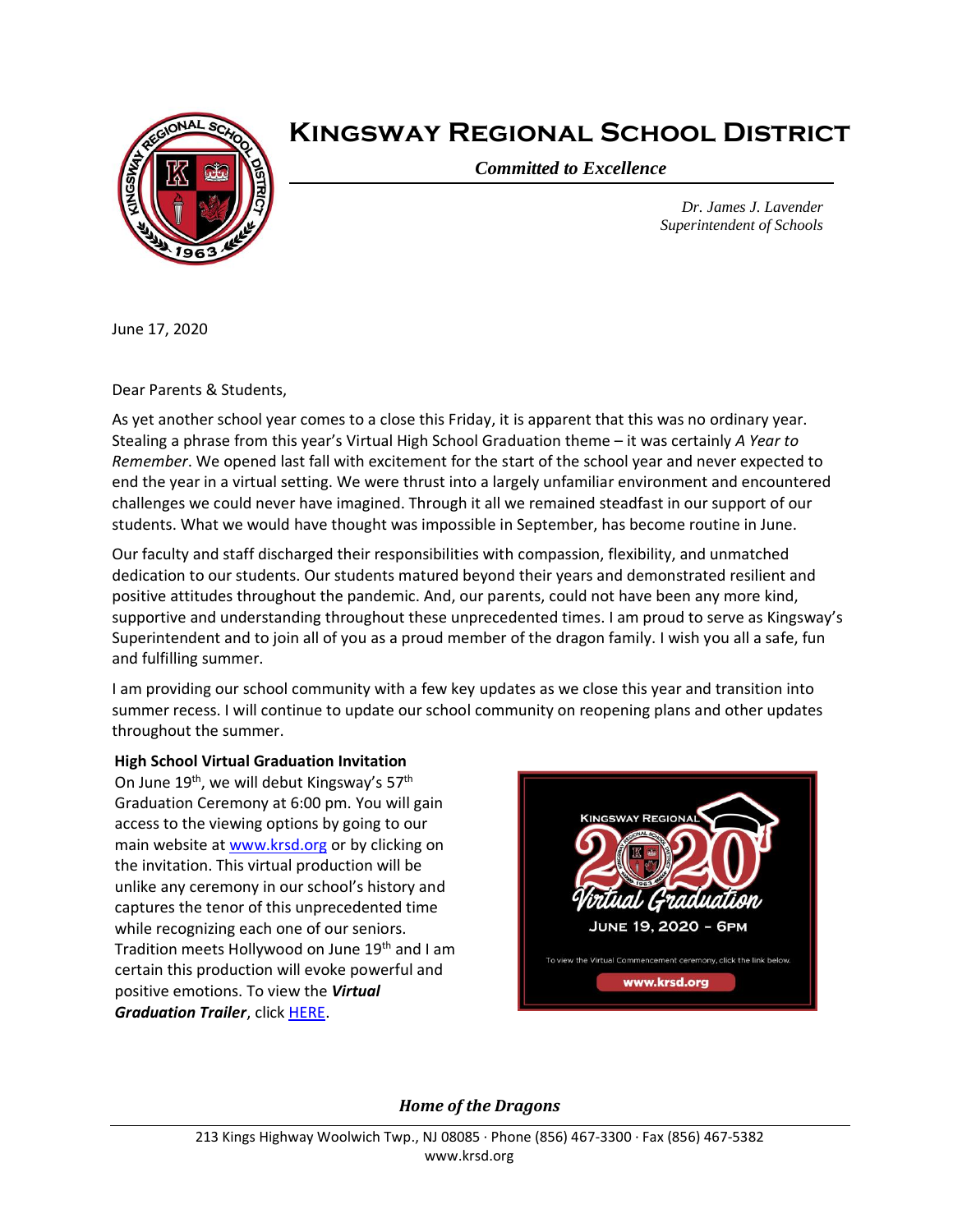## **We Celebrate Our Retiring Dragons**

Our success as a school system is the result of the talented, dedicated and hardworking faculty and staff members who make up our dragon family. While we cannot honor them in person this year, I want to recognize several of our colleagues who have or will be retiring in the coming days. Thank you all for your long and distinguished careers dedicated to teaching, guiding and supporting our children. Your impact is immeasurable. We wish you all long, healthy and happy retirements.

| Maintenance Ken Burr                                  |  |
|-------------------------------------------------------|--|
|                                                       |  |
| High School Secretary Stephanie Champion              |  |
| Teacher of Music Jane Dalton                          |  |
| Teacher of Family & Consumer Science Carol Ewald      |  |
| Teacher of Health & Physical Education Marsha Lindsey |  |
| Buildings & Grounds Supervisor Larry Lore             |  |
| Learning Disability Teacher Consultant Ingrid Luongo  |  |
| Teacher of Business Len Pospiech                      |  |
| Network Technician Joe Scaffo                         |  |

## **School Store – Online Options**

Celebrate your favorite DRAGON with Kingsway spirit wear! Martell's Corner is now online. All prices include shipping. Use the online ORDER FORM to select your items & submit payment via PayPal @ [www.krsd.org/MartellsCorner.](http://www.krsd.org/MartellsCorner)



# **Important Dates**

The following important events/dates are listed below.

- **Senior Trip Refunds – Will be mailed to families on June 19th**  Seniors who were registered to attend this year's Senior Trip to Disney, will receive a 100 percent refund. Payments will be processed on June 19<sup>th</sup> and mailed to families.
- **High School Yearbooks and Senior Facemasks – Anticipated Week of June 22nd** Production delays pushed the delivery of these items until after the close of the school year. A separate invitation will go out from Mr. Allen's office to coordinate pickup.
- **4 th of July Recess – Begins Monday, June 29th** The District will close on Monday June 29 through Friday, July 3rd for an extended holiday recess.
- **Extended School Year (ESY) – Begins July 6th**

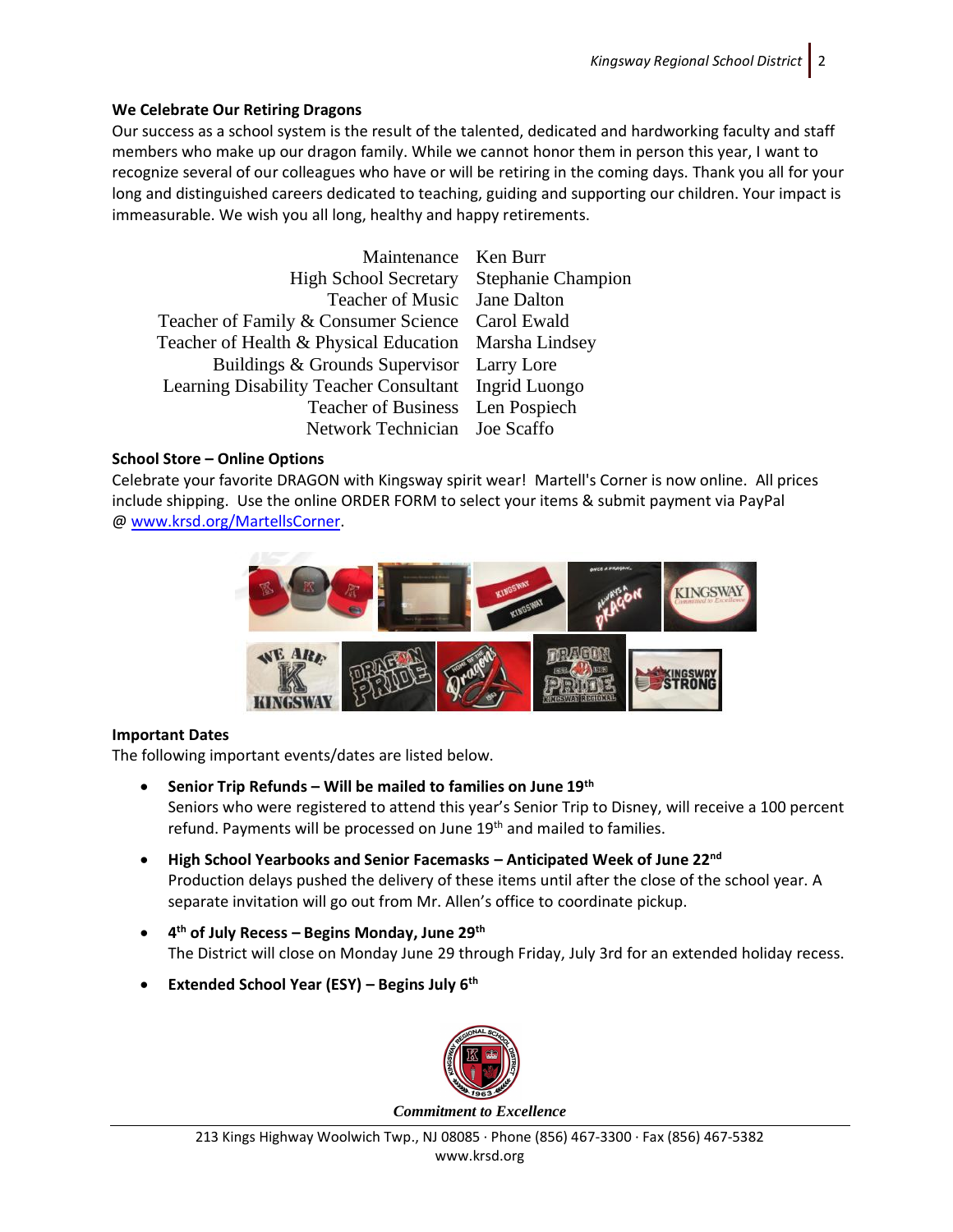Parents of students attending virtual ESY will receive an email from the teacher prior to the start.

## • **Live Graduation – Friday, July 17th (Save the Date)**

We have been resolute in our commitment to celebrate our seniors at graduation and we are excited to finally announce July  $17<sup>th</sup>$  as the date for a live, in-person ceremony. However, the NJ [Department of Education's](https://www.nj.gov/education/broadcasts/2020/may/27/COVID-19%20-%20Update%20on%20New%20Jersey%20Commencement%20Ceremonies.pdf) update sent to all schools has been less than clear so, once we have updated guidance, we will be better prepared to provide more specifics regarding this ceremony. Until then, please save the date! (Rain date is Saturday, July 18<sup>th.</sup>)

## • **Campus Remains Closed through Friday, July 31st**

Kingsway's campus, including the stadium/track and tennis courts, remain closed through July 31<sup>st</sup>. We are asking the school community and our students to respect these restrictions at this time. We will re-evaluate access after all construction/repairs are made and we receive further state guidance regarding school openings.

#### • **Facility Use Requests**

Facility Use Requests for all Community/Outside Groups are canceled through August 31<sup>st</sup>. Facility Use Requests for all Kingsway/Inside groups are canceled through July 31<sup>st</sup> and will be re-evaluated next month.

## • **Amazon Summer Work**

Visit amazondelivers.jobs to learn more about summer employment or text JERSEYJOBS to 77088 for job alerts.

#### **Re-Opening Plans**

We are presently faced with considerable uncertainty regarding re-opening in September. Communication from the State of New Jersey has been either absent or vague and the larger conversation nationally lacks uniformity. Nonetheless we are positioning our school system to be ready for a variety of circumstances. The coming weeks will be dedicated to this collaborative planning initiative and communication to all of our stakeholders will remain a priority.

# • **Reopening Committee**

Our planning committee will anticipate the following scenarios as we look forward to September: (a) *return to in-person school;* (b) *continue virtual school*; (c) *open school with a hybrid model*; and/or, (d) *implement intermittent virtual school as necessary*. The larger committee will be comprised of the following four sub-committees: (1) Operations, (2) Academics, (3) Student, Family and Staff Support, and (4) Professional Development. More information to follow as the planning process unfolds.

# • **Survey: Essential Questions to Help Guide Re-Opening Plans**

As we prepare to close this unprecedented school year and work collaboratively with our school community to develop a re-opening plan, we are asking that you take a moment to complete the survey. Go to the [Parent Survey.](https://www.surveymonkey.com/r/DMB22R2) Surveys close Friday, June 19<sup>th</sup>.